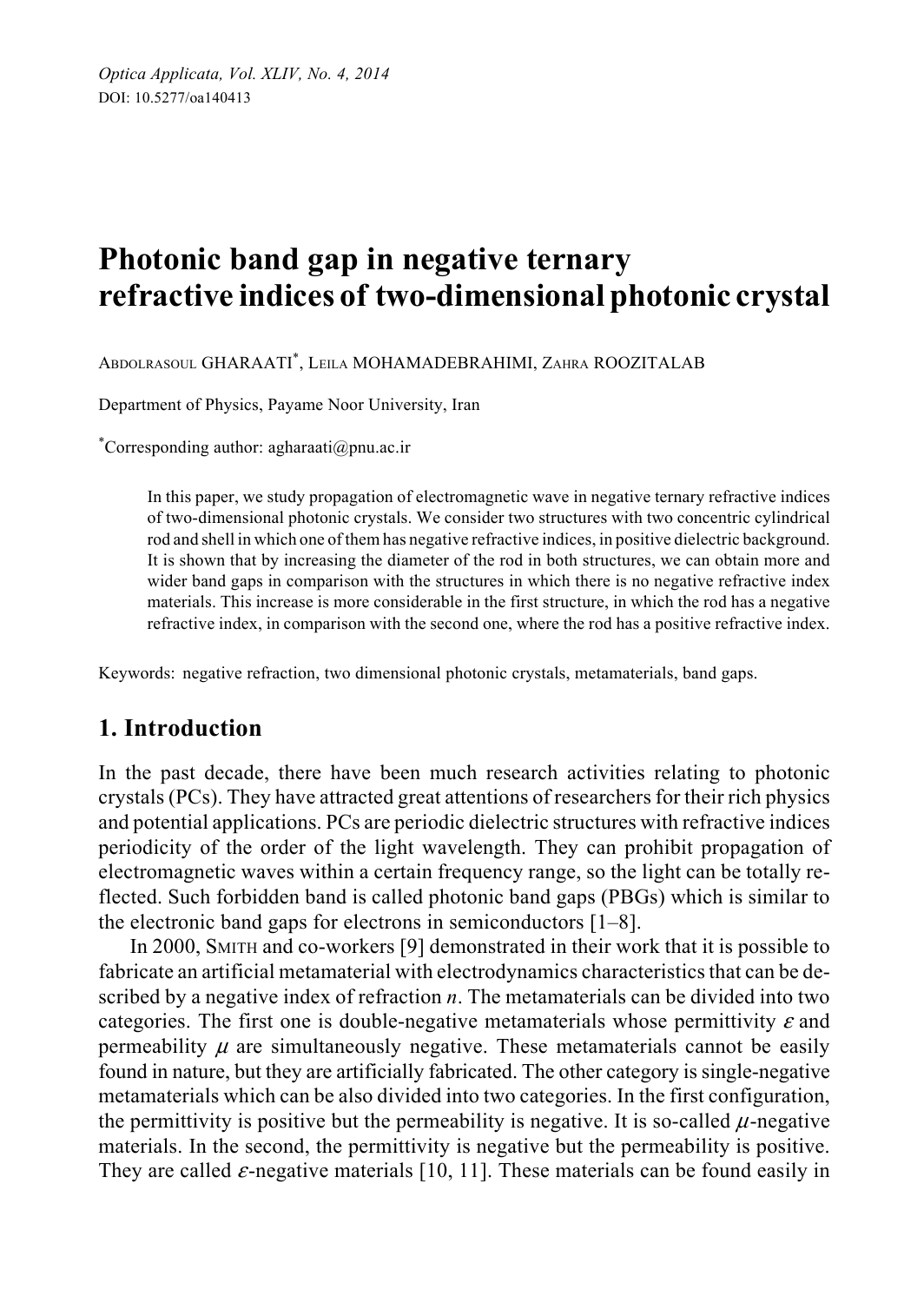nature, such as plasma, superconductor, semiconductor and metal. This kind of PCs can be used to design the omnidirectional reflector [12], multiple-channelled filter [13], tunable filter [14] and so on. In double-negative metamaterials, the direction of Poynting vector  $S = E \times H$ , is opposite to the wave vector **k**, so the wave vector and a refractive index should be negative then, **k**, **E** and **H** form a left-handed set of vectors [6, 15]. The refractive index in these medium is  $n = -\sqrt{\varepsilon \mu}$ . The behaviors of these materials are the same as positive refraction index material.

There are many published works on the properties of one-dimensional (1D) [16, 17], two-dimensional (2D) [18–20], and recently, many works have been done on three-dimensional (3D) [21–24] PCs structure, which is more applicable in comparison with the 1D or 2D case. Here, we focus on 2D PCs which are periodic in *x* and *y* directions and homogeneous along *z* direction.

In this paper, by applying the boundary conditions in Maxwell equations in periodic structures, we change them to Helmholtz equation. By solving it in 2D and using a plane wave expansion method (PWEM), we can find the band gaps and allowed transfer electric (TE) and transfer magnetic (TM) modes. We consider two structures with two concentric cylindrical rod and shell; in the first structure, the rod and shell have negative and positive refractive index material, respectively and the background has positive dielectric. But, in the second structure, we change the material of the rod and shell inversely and the background is the same as the first structure. Finally, for validity of our work, we have drawn the density of state (DOS) diagram which is another important factor for the many unusual optical properties of the PCs. The DOS is the number of the eigen-states inside the unit frequency range. It provides much more information in comparison with the PBG maps because it has information about the PC behavior outside the PBGs while the PBG maps give only the knowledge about the PBGs. Low or zero DOS corresponds to the absence of the eigen-states within the corresponding frequency range, that is, the PBG. If a single state is introduced into the PBG, then the DOS of the system is zero in the PBG [25].

### **2. Theoretical model**

In this section, we investigate the propagation of electromagnetic waves in a 2D PC with a negative refractive index. We consider two structures. The first one is composed of a concentric cylindrical rod and shell in which the radius of the rod is  $R_1 (R_2 > R_1)$ and its dielectric permittivity is  $\varepsilon_n$  and the radius of the shell is  $R_2$  with dielectric permittivity  $\varepsilon_{d_1}$  in a positive refractive index background  $\varepsilon_{d_2}$ , Fig. 1a. In the second one, the rod and shell are inverse, but the background is the same as the first structure, Fig. 1**b**.

Here, we consider band gaps of 2D PC based on Helmholtz equation in which they are calculated by using well-known software based on PWE method. We change the cylinder radius. Then, we study the band gaps. According to this point, the simulated results of the band structure for TM and TE modes of 2D PC are demonstrated. The plane wave expansion method leads to the following equations [8, 26]: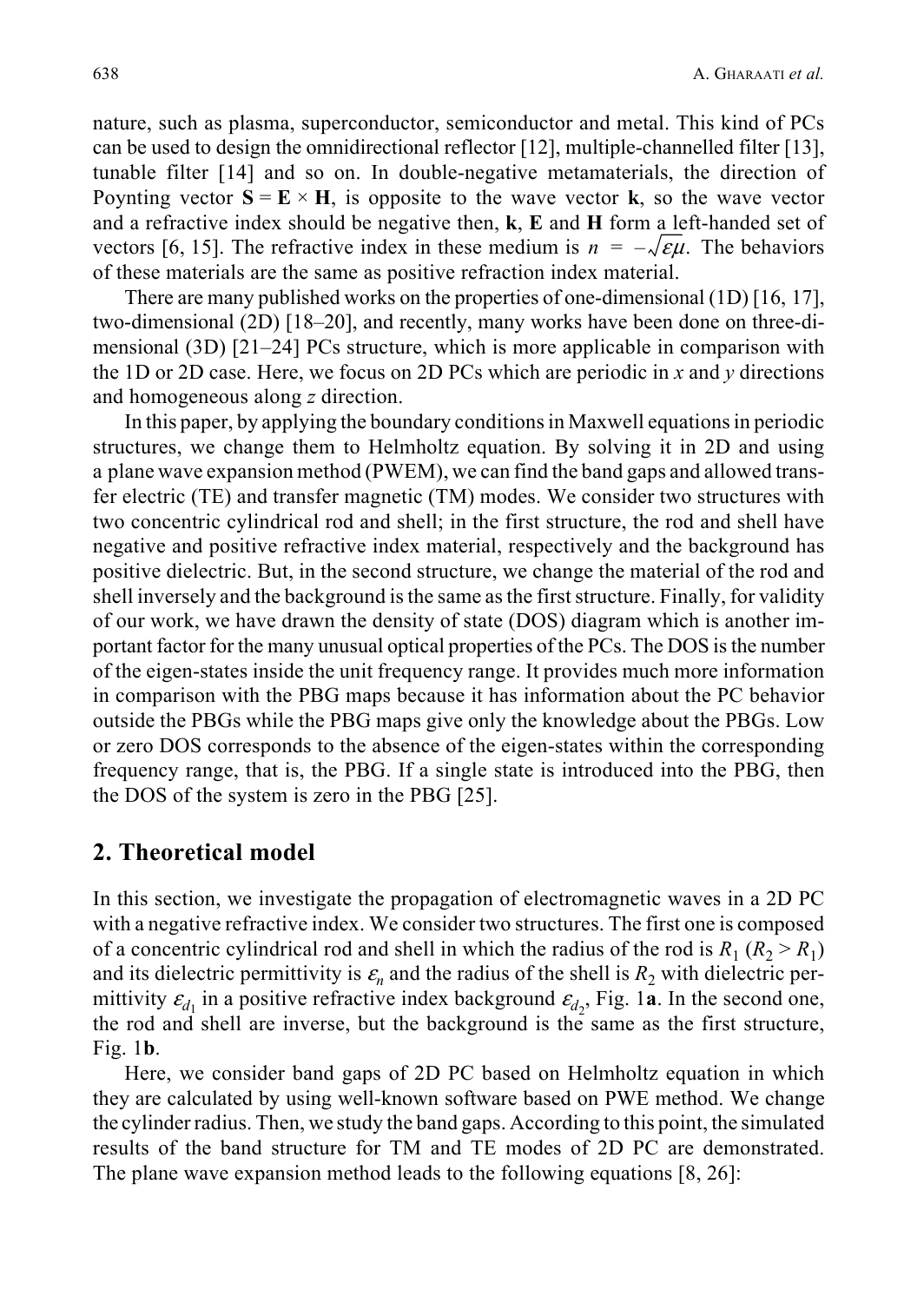

Fig. 1. Schematic structures of concentric rod and shell with radius  $R_1$  and  $R_2$  ( $R_2 > R_1$ ),  $\mathbf{a}$  – in the first structure, the rod filled with a negative refractive index  $\varepsilon_n$ , and the shell with a positive refractive index  $\varepsilon_{d_1}$ , and **b** – in the second structure, the rod filled with a positive refractive index  $\varepsilon_{d_1}$ , and the shell with a negative refractive index  $\varepsilon_n$ , and the background dielectric permittivity of both structures is  $\varepsilon_{d_2}$ .

TM: 
$$
\sum_{G'} \kappa(G - G') |k_t + G'|^2 E_{z, k_t}(G') = \omega_{k_t}^2 E_{z, k_t}(G)
$$
  
TE: 
$$
\sum_{G'} \kappa(G - G')(k_t + G')(k_t + G) H_{z, k_t}(G') = \omega_{k_t}^2 H_{z, k_t}(G)
$$

where  $E_{z,k}(G)$  and  $H_{z,k}(G)$  are the Fourier coefficients of the electric and magnetic field, respectively; *k* is the 2D wave vector, *t* denotes transverse component of a vector confined to the plane of PC and  $\kappa(G - G') = \kappa_{\varepsilon}(G - G') \kappa_{\mu}(G - G')$  where  $E_{z, k_t}(G)$  and  $H_{z, k_t}(G)$ 

$$
\kappa_{\varepsilon}(G - G') = \begin{cases}\n\left(\frac{1}{\varepsilon_{n}} - \frac{1}{\varepsilon_{d_{1}}}\right) f_{1} + \left(\frac{1}{\varepsilon_{d_{1}}} - \frac{1}{\varepsilon_{d_{2}}}\right) f_{2} + \frac{1}{\varepsilon_{d_{2}}}\n\end{cases} \text{ if } G = G'
$$
\n
$$
\kappa_{\varepsilon}(G - G') = \begin{cases}\n\left(\frac{1}{\varepsilon_{n}} - \frac{1}{\varepsilon_{d_{1}}}\right) 2f_{1}C_{1} + \left(\frac{1}{\varepsilon_{d_{1}}} - \frac{1}{\varepsilon_{d_{2}}}\right) 2f_{2}C_{2} & \text{if } G \neq G'\n\end{cases}
$$
\n
$$
\kappa_{\mu}(G - G') = \begin{cases}\n\left(\frac{1}{\mu_{n}} - \frac{1}{\mu_{d_{1}}}\right) f_{1} + \left(\frac{1}{\mu_{d_{1}}} - \frac{1}{\mu_{d_{2}}}\right) f_{2} + \frac{1}{\mu_{d_{2}}}\n\end{cases} \text{ if } G = G'
$$
\n
$$
\kappa_{\mu}(G - G') = \begin{cases}\n\left(\frac{1}{\mu_{n}} - \frac{1}{\mu_{d_{1}}}\right) 2f_{1}C_{1} + \left(\frac{1}{\mu_{d_{1}}} - \frac{1}{\mu_{d_{2}}}\right) 2f_{2}C_{2} & \text{if } G \neq G'\n\end{cases}
$$

$$
C_1 = \frac{J_1((G - G')R_1)}{(G - G')R_1}
$$

$$
C_2 = \frac{J_1((G - G')R_2)}{(G - G')R_2}
$$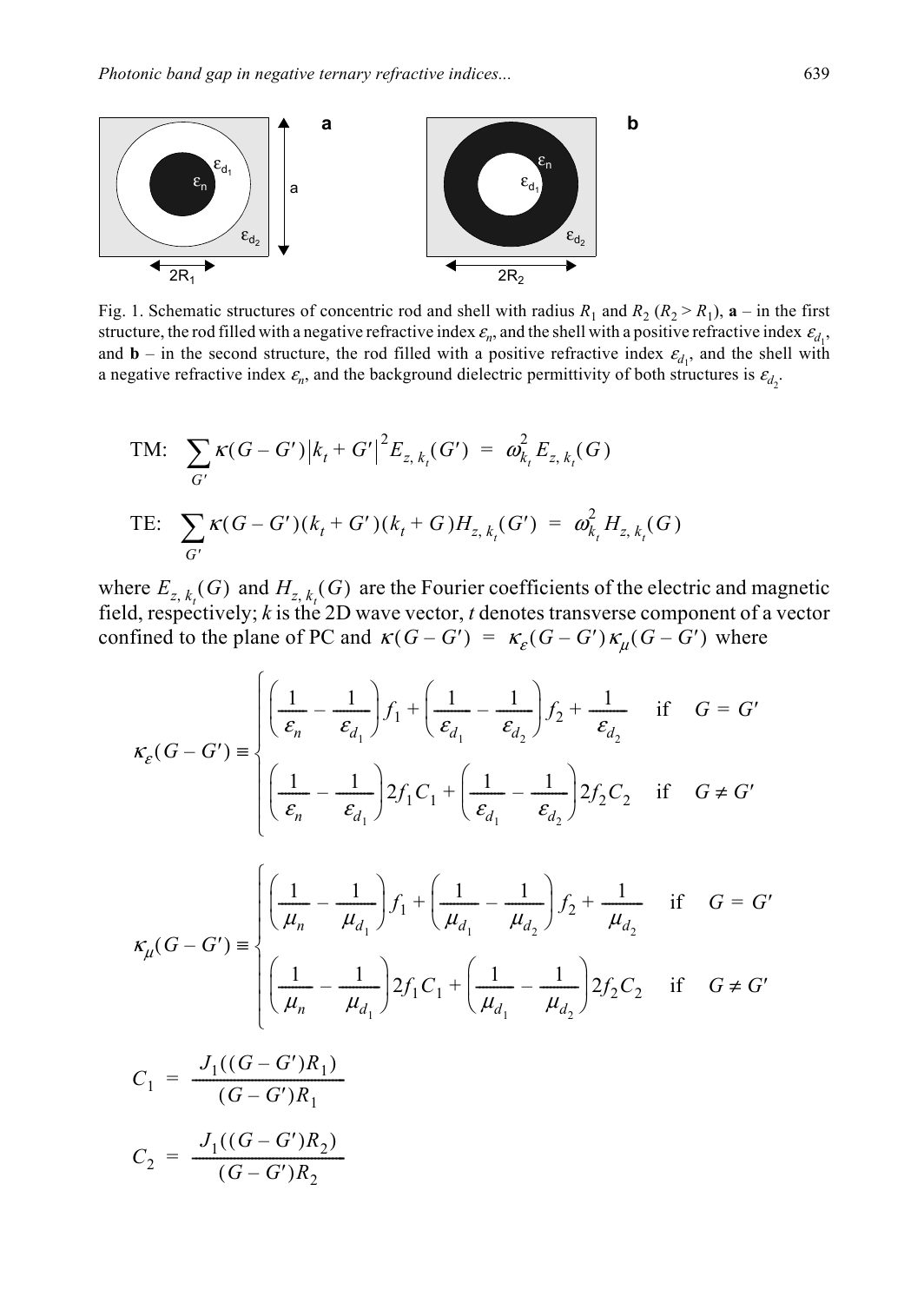So, we have

$$
\kappa(G - G') \equiv \begin{cases} A_1 f_1^2 + A_2 f_2^2 + A_3 f_1 + A_4 f_2 + A_5 f_1 f_2 - A_6 & \text{if } G = G' \\ 4A_1 f_1^2 C_1^2 + 4A_2 f_2^2 C_2^2 + 4A_7 f_1 f_2 C_1 C_2 & \text{if } G \neq G' \end{cases}
$$

where

$$
A_1 = \frac{1}{\epsilon_n \mu_n} - \frac{1}{\epsilon_n \mu_{d_1}} - \frac{1}{\epsilon_{d_1} \mu_n} + \frac{1}{\epsilon_{d_1} \mu_{d_1}}
$$
  

$$
A_2 = \frac{1}{\epsilon_{d_1} \mu_{d_1}} - \frac{1}{\epsilon_{d_1} \mu_{d_2}} - \frac{1}{\epsilon_{d_2} \mu_{d_1}} + \frac{1}{\epsilon_{d_2} \mu_{d_2}}
$$

For the second structure we have:

$$
\kappa_{\varepsilon}(G - G') \equiv \begin{cases} \left(\frac{1}{\varepsilon_{d_1}} - \frac{1}{\varepsilon_n}\right) f_1 + \left(\frac{1}{\varepsilon_n} - \frac{1}{\varepsilon_{d_2}}\right) f_2 + \frac{1}{\varepsilon_{d_2}} & \text{if } G = G' \\ 2\left(\frac{1}{\varepsilon_{d_1}} - \frac{1}{\varepsilon_n}\right) f_1 C_1 + 2\left(\frac{1}{\varepsilon_n} - \frac{1}{\varepsilon_{d_2}}\right) f_2 C_2 & \text{if } G \neq G' \end{cases}
$$
  

$$
\kappa_{\mu}(G - G') \equiv \begin{cases} \left(\frac{1}{\mu_{d_1}} - \frac{1}{\mu_n}\right) f_1 + \left(\frac{1}{\mu_n} - \frac{1}{\mu_{d_2}}\right) f_2 + \frac{1}{\mu_{d_2}} & \text{if } G = G' \\ 2\left(\frac{1}{\mu_{d_1}} - \frac{1}{\mu_n}\right) f_1 C_1 + 2\left(\frac{1}{\mu_n} - \frac{1}{\mu_{d_2}}\right) f_2 C_2 & \text{if } G \neq G' \end{cases}
$$
  

$$
\kappa(G - G') \equiv \begin{cases} B_1 f_1^2 + B_2 f_2^2 + B_3 f_1 + B_4 f_2 + B_5 f_1 f_2 + B_6 & \text{if } G = G' \end{cases}
$$

$$
(G - G') \equiv \left\{ 4B_1 f_1^2 C_1^2 + 4B_2 f_2^2 C_2^2 + 4B_5 f_1 f_2 C_1 C_2 \right\}
$$
 if  $G \neq G'$ 

where:

$$
A_1 = \frac{1}{\epsilon_n \mu_n} - \frac{1}{\epsilon_n \mu_{d_1}} - \frac{1}{\epsilon_{d_1} \mu_n} + \frac{1}{\epsilon_{d_1} \mu_{d_1}}
$$
  

$$
A_2 = \frac{1}{\epsilon_{d_1} \mu_{d_1}} - \frac{1}{\epsilon_{d_1} \mu_{d_2}} - \frac{1}{\epsilon_{d_2} \mu_{d_1}} + \frac{1}{\epsilon_{d_2} \mu_{d_2}}
$$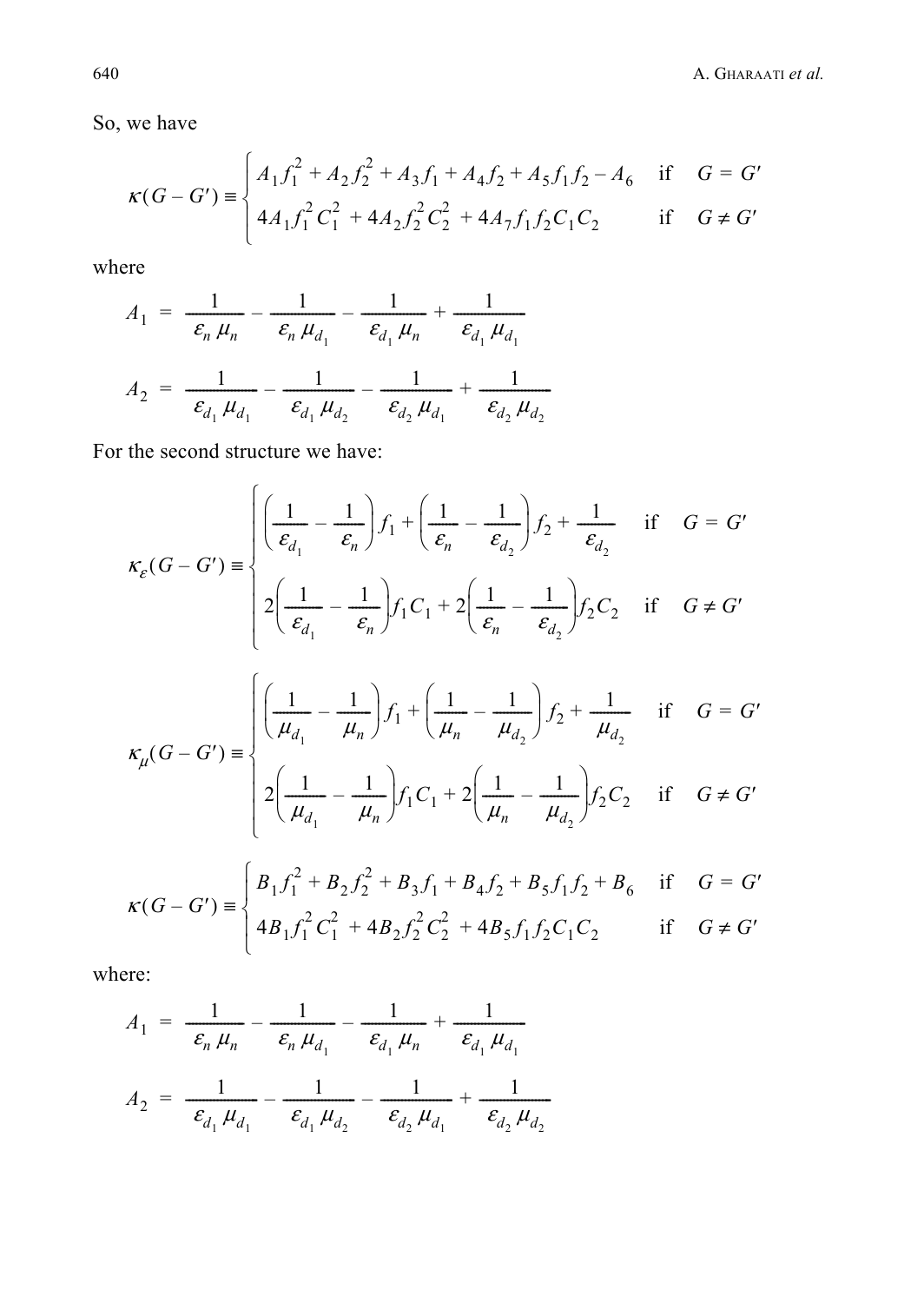$$
A_3 = \frac{1}{\epsilon_{d_1} \mu_{d_2}} - \frac{1}{\epsilon_{n_1} \mu_{d_2}} + \frac{1}{\epsilon_{d_2} \mu_{n_1}} - \frac{1}{\epsilon_{d_2} \mu_{d_1}}
$$
  
\n
$$
A_4 = \frac{1}{\epsilon_{d_2} \mu_{d_1}} - \frac{1}{\epsilon_{d_1} \mu_{d_2}}
$$
  
\n
$$
A_5 = \frac{1}{\epsilon_{n_1} \mu_{d_1}} - \frac{1}{\epsilon_{n_1} \mu_{d_2}} - \frac{2}{\epsilon_{d_1} \mu_{d_1}} + \frac{1}{\epsilon_{d_1} \mu_{d_2}} + \frac{1}{\epsilon_{d_2} \mu_{d_1}} - \frac{1}{\epsilon_{d_2} \mu_{n_1}} + \frac{1}{\epsilon_{d_1} \mu_{n_1}}
$$
  
\n
$$
A_6 = B_6 = \frac{1}{\epsilon_{d_2} \mu_{d_2}}
$$
  
\n
$$
A_7 = -\frac{1}{\epsilon_{n_1} \mu_{d_2}} - \frac{1}{\epsilon_{d_2} \mu_{n_1}} - \frac{2}{\epsilon_{d_1} \mu_{d_1}} + \frac{1}{\epsilon_{d_1} \mu_{d_2}} + \frac{1}{\epsilon_{d_2} \mu_{d_1}} + \frac{1}{\epsilon_{n_1} \mu_{d_1}} + \frac{1}{\epsilon_{d_1} \mu_{n_1}}
$$
  
\n
$$
B_1 = \frac{1}{\epsilon_{d_1} \mu_{d_1}} - \frac{1}{\epsilon_{d_1} \mu_{n_1}} - \frac{1}{\epsilon_{n_1} \mu_{d_1}} + \frac{1}{\epsilon_{n_1} \mu_{n_1}}
$$
  
\n
$$
B_2 = \frac{1}{\epsilon_{n_1} \mu_{n_1}} - \frac{1}{\epsilon_{n_1} \mu_{d_2}} - \frac{1}{\epsilon_{d_2} \mu_{n_1}} + \frac{1}{\epsilon_{d_2} \mu_{d_2}}
$$
  
\n
$$
B_3 = \frac{1}{\epsilon_{d_2} \mu_{d_1}} - \frac{1}{\epsilon_{n_1} \mu_{d_2}} - \frac{1}{\epsilon_{d_2} \mu_{n_1}} + \frac{1}{\epsilon_{d_1}
$$

and the radius of the rod, shell and the lattice constant are  $R_1$ ,  $R_2$  and  $a$ , respectively. Also,  $f_1$  and  $f_2$  are given by  $f_1 = \pi R_1^2/a^2$  and  $f_2 = \pi R_2^2/a^2$ ;  $J_1(G - G')$  is the Bessel function;  $\varepsilon_n$ ,  $\varepsilon_{d_1}$ ,  $\varepsilon_{d_2}$  and  $\mu_n$ ,  $\mu_{d_1}$ ,  $\mu_{d_2}$  are the dielectric permittivity and permeability of the rod (shell), shell (rod) and background of the first (second) structure, respectively.  $f_1 = \pi R_1^2/a^2$  and  $f_2 = \pi R_2^2/a^2$ ;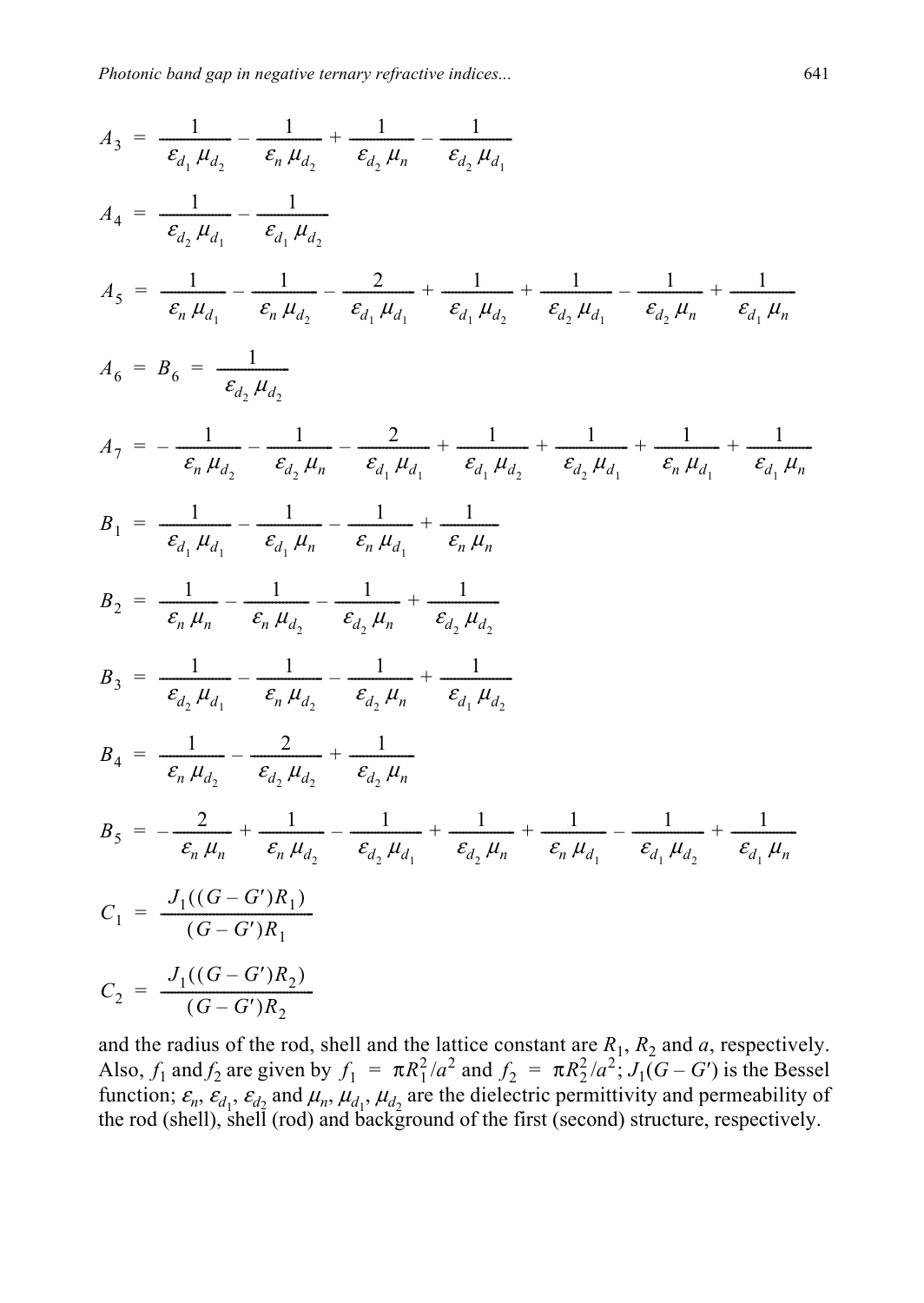In order to compute the DOS, it is not enough to compute the PC eigen-sates at several points of the Brillouin zone, because the information obtained in such a way is not complete. The computation of the DOS consists in counting the number of eigen- -states having the specific frequency which can be expressed by

$$
N(\omega) = \sum_{n} \int_{BZ} d^2k \delta(\omega - \omega_n(K))
$$

where the multiplication by the  $\delta$ -function extracts the eigen-states with the same frequency. Then, the integration is carried out. This means summation of eigen-states with the same frequencies within one band. After integration, the summation over all the bands is carried out.

#### **3. Results and discussion**

In this section, we investigate the band gaps, the DOS and gap map diagrams of both structures for TM and TE modes. First, we draw the band structures and the DOS diagrams for the first structure. Let us  $\varepsilon_n = -1.94$ ,  $\varepsilon_{d_1} = 12$ ,  $\varepsilon_{d_2} = 8.9$ ,  $\mu_n = -1$  and  $\mu_{d_1} = \mu_{d_2} = 1$ ,  $R_2 = 0.5a$  and we change  $R_1$  from 0.1*a* to 0.4*a* by step 0.1. By increasing the radius of the rod which is made of negative refractive index material, we obtain more and wider gaps, as it has been shown in Figs. 2–5. In Figure 2, we take  $R_1 = 0.2a$ and  $R_2 = 0.5a$ . Drawing the band structure and DOS diagram for TM mode shows that we have a wide gap in comparison with the structure with a positive refractive index. In Figure 3, on the other hand, we take  $R_2 = 0.5a$  and increase the radius of rod to  $R_1 = 0.4a$ . We see that the number of band gaps increase with respect to the previous state.

Now, we investigate the band structures and DOS diagrams for TE mode. Again, we consider  $R_2 = 0.5a$  and change  $R_1$  from 0.1*a* to 0.4*a* by step 0.1. In Figure 4, we



Fig. 2. The band structure (a) and DOS diagram (b) of the first structure for TM mode,  $\varepsilon_n = -1.94$ ,  $\varepsilon_d = 12$ ,  $\varepsilon_{d_2}$  = 8.9,  $R_1$  = 0.2*a* and  $R_2$  = 0.5*a*.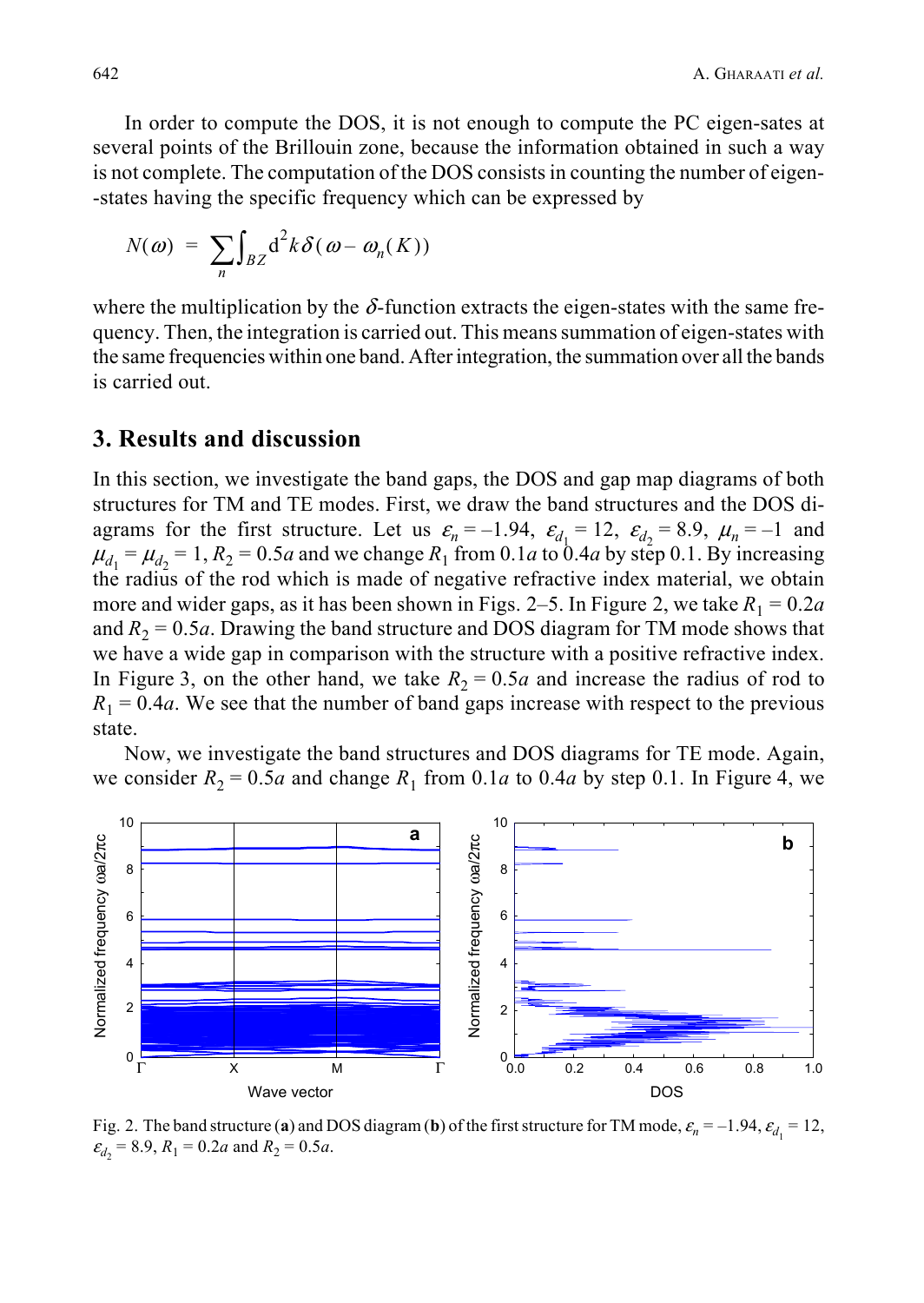

10

8

6

4

2

قا 0<br>0.0

Fig. 3. The same as Fig. 2 but  $R_1 = 0.4a$ .



Fig. 4. The same as Fig. 2, but for TE mode.



Fig. 5. The same as Fig. 4, but  $R_1 = 0.4a$ .

1.0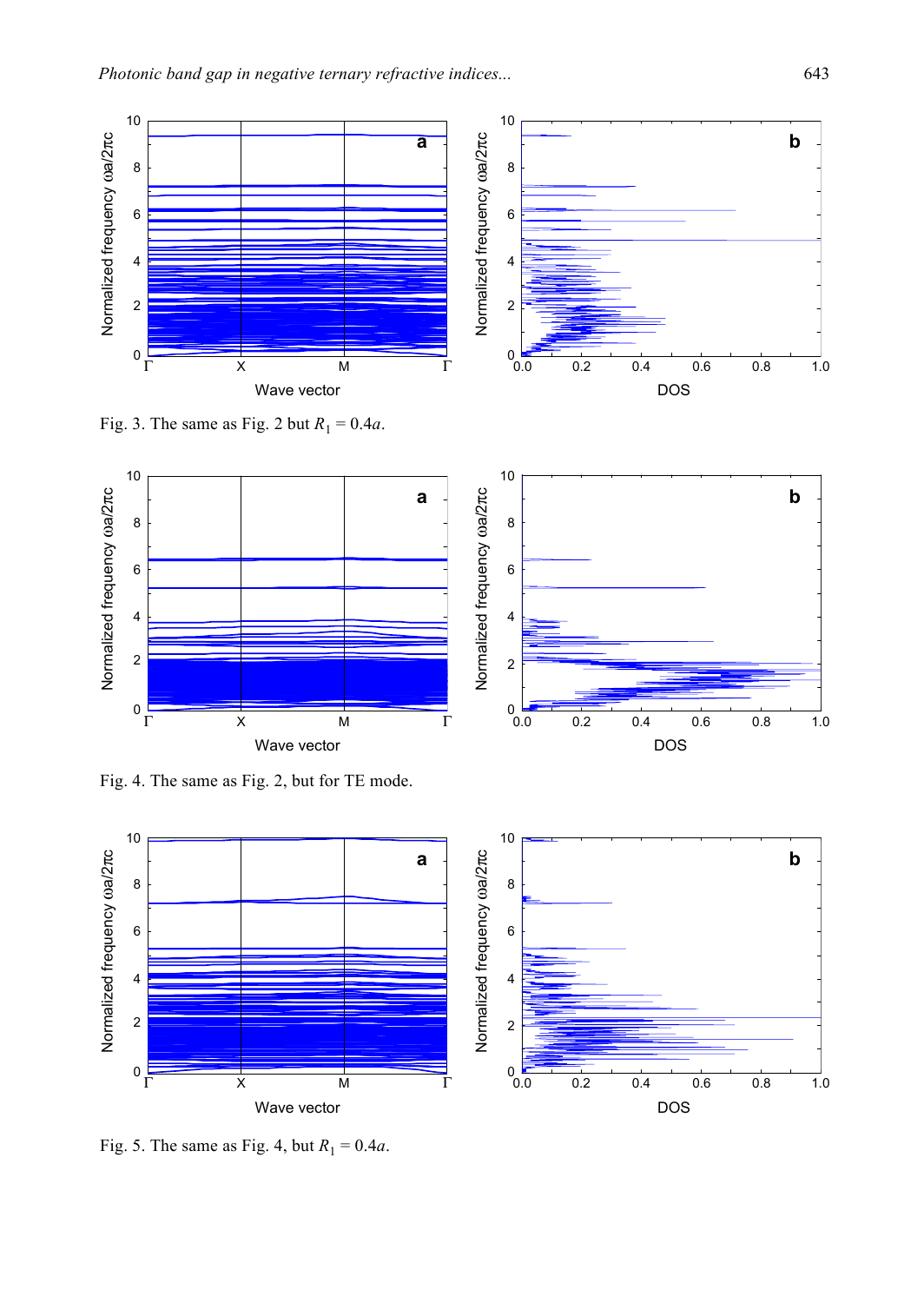

Fig. 6. Gap map diagram of the first structure. The green and red areas show TM and TE modes and the blue one shows the common area (omnidirectional reflectors).

increase the radius of rod to  $R_1 = 0.2a$  and we obtain a lot of wider gaps. In Figure 5 we increase  $R_1$  from 0.2*a* to 0.4*a*. We obtain more and wider gaps with respect to Fig. 4.

Then, we draw the gap map diagram of the first structure for both TM and TE modes. We see that the area of TM mode is more than the TE one in this diagram. A common area has been seen in both modes, Fig. 6. In this figure, the green and red areas show TM and TE modes and the blue one shows the common area (omnidirectional reflectors) of these modes.

On the other hand, we plot the band structure and DOS diagram of TM mode for the second structure. We see that by increasing the radius of the rod which is made of positive refractive index material up to  $R_1 = 0.2a$  (Fig. 7),  $R_1 = 0.4a$  (Fig. 8), we obtain more and wider gaps in comparison with the structure with a positive refractive index, but it is not as considerable as the first structure. In this figure, *d*/*a* is the ratio of di-



Fig. 7. The same as Fig. 2, but for the second structure.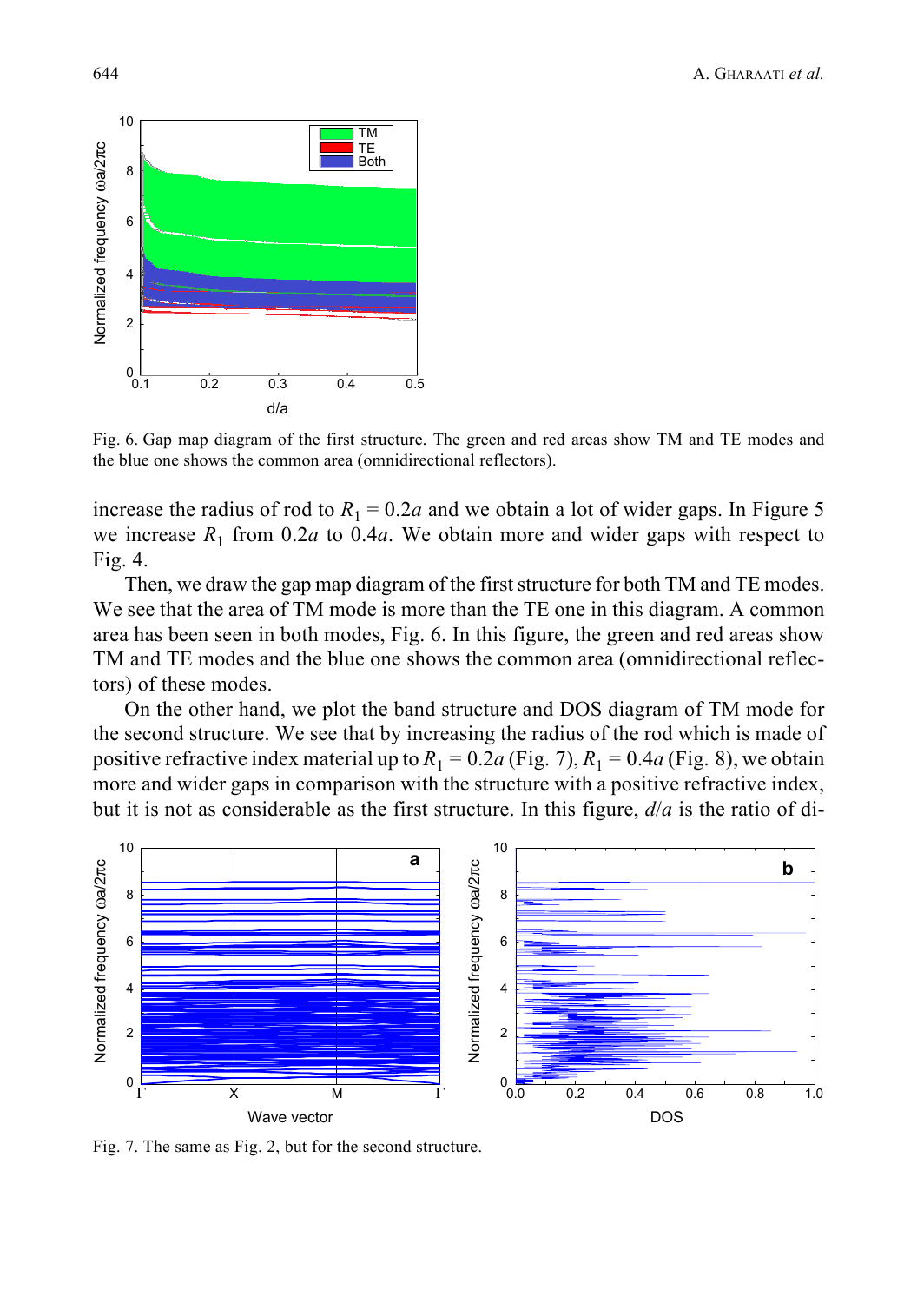

Fig. 8. The same as Fig. 7, but  $R_1 = 0.4a$ .



Fig. 9. The same as Fig. 7, but for TE mode.



10

8

6

4

Normalized frequency

ωa/2 πc

2

 $0.0$ 

Fig. 10. The same as Fig. 9, but  $R_1 = 0.4a$ .

1.0

1.0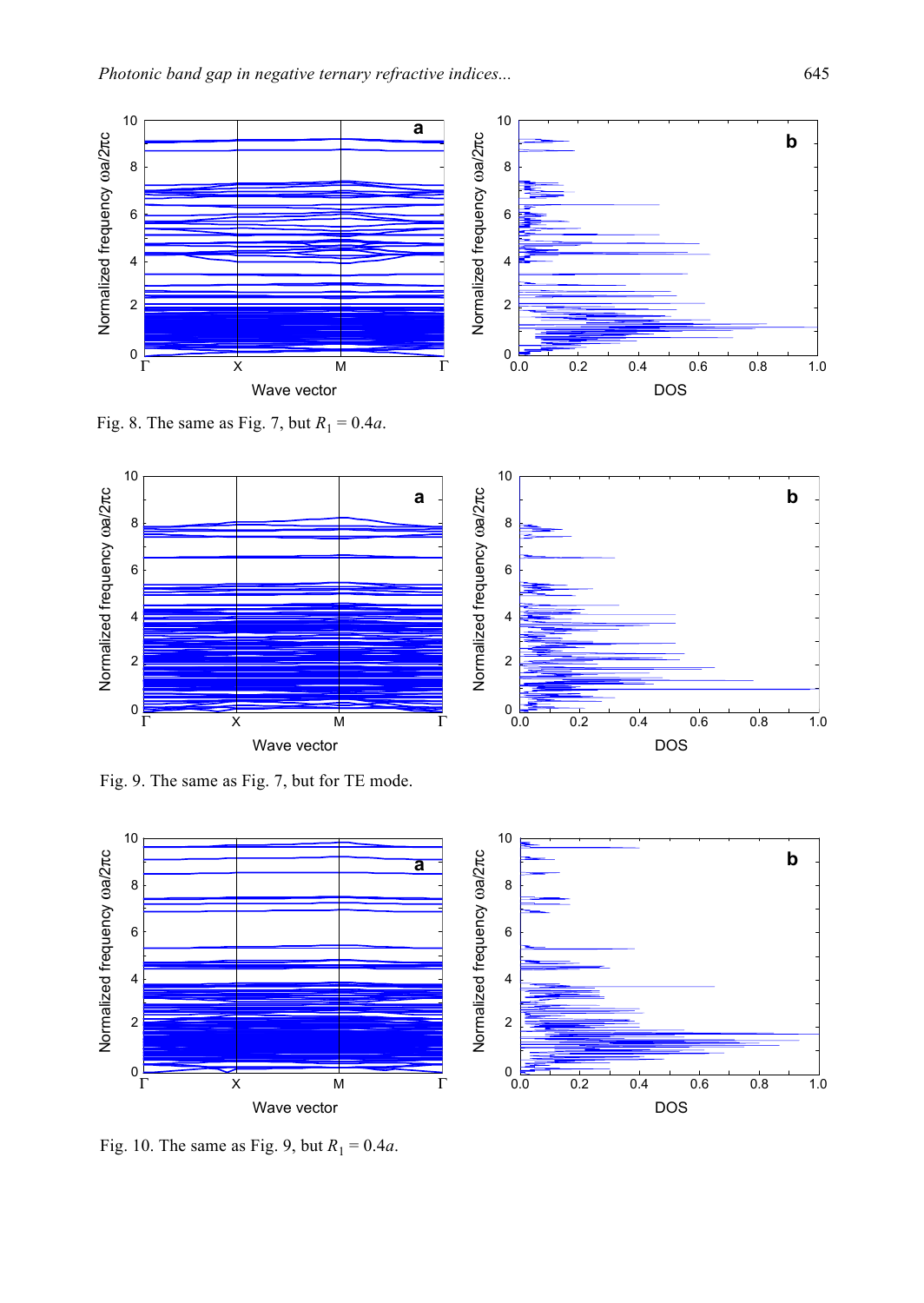ameter to constant lattice and  $d$  is the diameter of a clad on cylinder with radius of  $R_1$  $(i.e., d = R_2 - R_1).$ 

Finally, we investigate the band structures of TE mode for the second structure. Again, we consider  $R_2 = 0.5a$  and we change  $R_1$  from 0.1*a* to 0.4*a* by step 0.1. By increasing the radius of the rod up to  $R_1 = 0.2a$  (Fig. 9), we have several wide gaps. When we increase the radius rod to  $R_1 = 0.4a$  (Fig. 10), we see that the number and width of gaps are more considerable than the previous state.

Then, we draw the gap map diagram of the second structure for both TM and TE modes. A common area can be seen in both modes, Fig. 11.



Fig. 11. Gap map diagram of the second structure. The green and red areas show TM and TE modes and the blue one shows the common area (omnidirectional reflectors).

We have observed that when  $R_1 = 0$  and  $R_2 = 0.5a$  ( $R_1 = 0.5a$  and  $R_2 = 0.5a$ ) in the first structure, the band structures are completely the same as the second one in the case  $R_1 = 0.5a$  and  $R_2 = 0.5a$  ( $R_1 = 0$  and  $R_2 = 0.5a$ ). In these cases, they have unique structures. The colourful areas in this figure are the same as in Fig. 6.

## **4. Conclusions**

In this paper, we have drawn the band structures, the DOS and gap map diagrams of negative ternary refractive indices in 2D PCs including rod, shell and background for two structures. It has been observed that by increasing the radius of the rod in both structures, we have obtained more and wider band gaps for both TM and TE modes in comparison with the structures with all positive refractive index material. It is just because of the existence of negative refractive index material in these structures. The increase in number and width of gaps, is more considerable in the first structure. Drawing the gap map diagrams of both structures shows that we have wider gaps in the first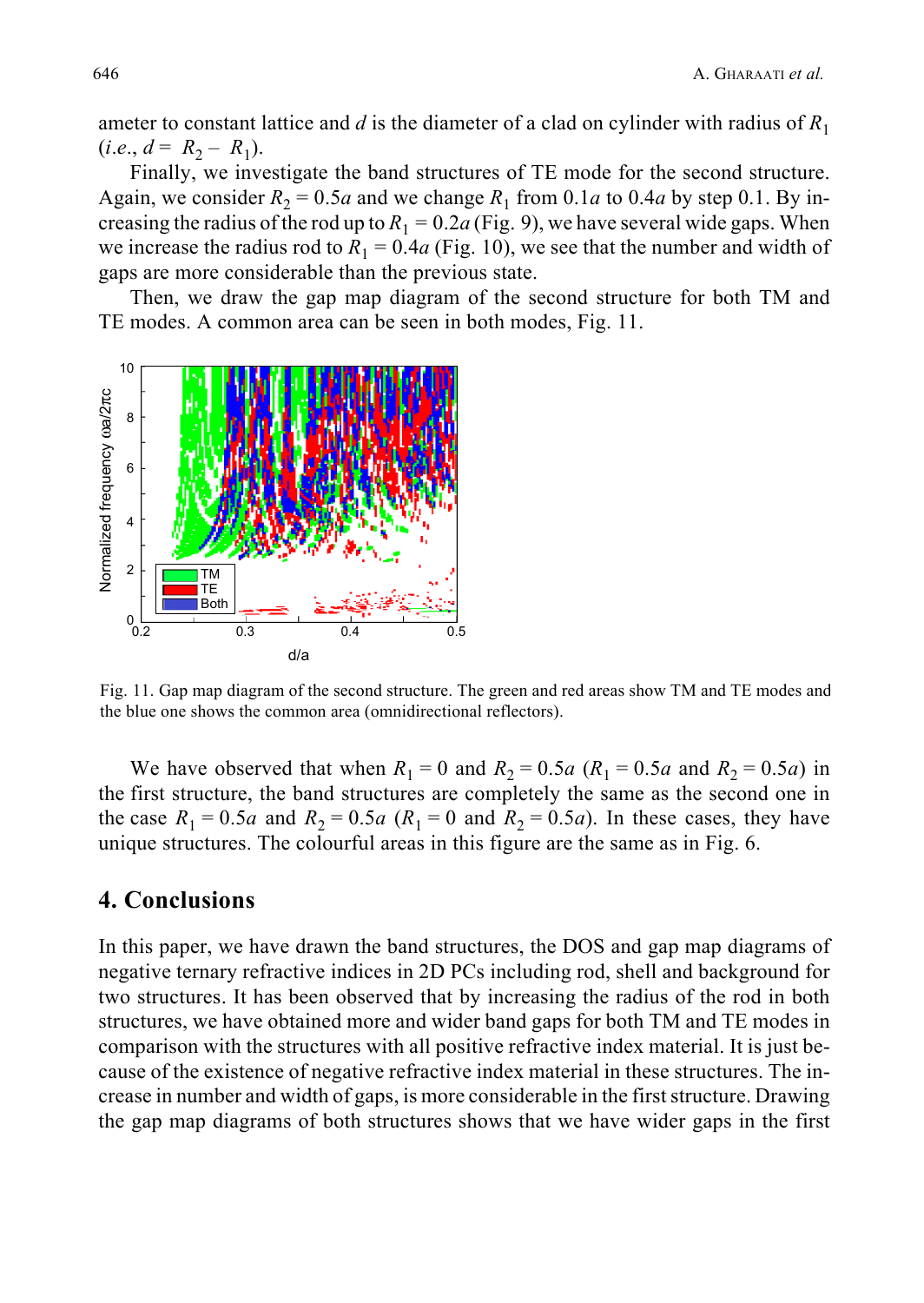structure in comparison with the second one. If we replace positive refractive index materials instead of the negative one, we will not have any band gaps in any radius of both structures.

*Acknowledgments* – This work has been financially supported by the Payame Noor University (PNU).

#### **References**

- [1] SALEH B.E.A., TEICH M.C., *Fundamental of Photonics*, 2nd Ed., Wiley, New York 2007.
- [2] SUKHOIVANOV A., GURYEV V., *Photonic Crystals Physics and Practical Modelling*, Springer Series in Optical Science, New York, 2009.
- [3] JOANNOPOULOS J.D., MEADE R.D., WINN J.N., *Photonic Crystals, Molding the Flow of Light*, 2nd Ed., Princeton University Press, Princeton, 1995.
- [4] MARUDUDIN A.A., MCGURN A.R., *Photonic band structure of a truncated, two-dimensional periodic dielectric medium*, Journal of the Optical Society of America B **10**(2), 1993, pp. 307–313.
- [5] MEADE R.D., RAPPE A.M., BROMMER K.D., JOANNOPOULOS J.D., *Nature of the photonic band gap: some insights from a field analysis*, Journal of the Optical Society of America B **10**(2), 1993, pp. 328–332.
- [6] RAMAKRISHNA S.A., *Physics of negative refractive index materials*, Reports on Progress in Physics **68**(2), 2005, pp. 449–521.
- [7] MARKOS P., SOUKOULIS C.M., *Wave Propagation: From Electrons to Photonic Crystals and Left-Handed Materials*, Princeton University Press, Canada, 2008.
- [8] SKOROBOGATIY M., YANG J., *Fundamentals of Photonic Crystal Guiding*, 1st Ed., Cambridge University Press, 2009.
- [9] SMITH D.R., PADILLA W J., VIER D.C., NEMAT-NASSER S.C., SCHULTZ S., *Composite medium with simultaneously negative permeability and permittivity*, Physical Review Letters **84**(18), 2000, pp. 4184–4187.
- [10] VESELAGO V.G., *The electrodynamics of substance with simultaneously negative values of* ε *and* μ, Soviet Physics Uspekhi **10**(4), 1968, pp. 509–514.
- [11] MARQUÉS R., MARTÍN F., SOROLLA M., *Metamaterials with Negative Parameters: Theory, Design and Microwave Applications*, Wiley Series in Microwave and Optical Engineering, 2007.
- [12] XIN-HUA DENG, JIANG-TAO LIU, JIE-HUI HUANG, LINER ZOU, NIAN-HUA LIU, *Omnidirectional bandgaps in Fibonacci quasicrystals containing single-negative materials*, Journal of Physics: Condensed Matter **22**(5), 2010, article 055403.
- [13] XU JING-PING, HE LI, QIAO WEN-TAO, ZHANG LI-WEI, *Electromagnetic tunnelling properties of sandwich structure containing single negative material*, Acta Physica Sinica **59**(11), 2010, pp. 7863–7868.
- [14] LIU SHAO-BIN, ZHANG HAI-FENG, KONG XIANG, *Analsys of the properties of tunable prohibited band gaps for two-dimensional unmagnetized plasma photonic crystals under TM mode*, Acta Physica Sinica **60**(5), 2011, article 055209.
- [15] ENGHETA N., ZIOLKOWSKI R.W., *Metamaterials Physics and Engineering Exploration*, John Wiley and Sons, USA, 2006.
- [16] GHARAATI A., ZARE Z., *Photonic band structures and enhancement of omnidirectional reflection bands by using a ternary 1D photonic crystal including left-handed materials*, Progress in Electromagnetics Research M **20**, 2011, pp. 81–94.
- [17] ZARE Z., GHARAATI A., *Investigation of band gap width in ternary 1D photonic crystal with left- -handed layer*, Acta Physica Polonica A **125**(1), 2014, pp. 36–38.
- [18] VESELAGO V., BRAGINSKY L., SHKLOVER V., HAFNER C., *Negative refractive index materials*, Journal of Computational and Theoretical Nanoscience **3**(2), 2006, pp. 189–218.